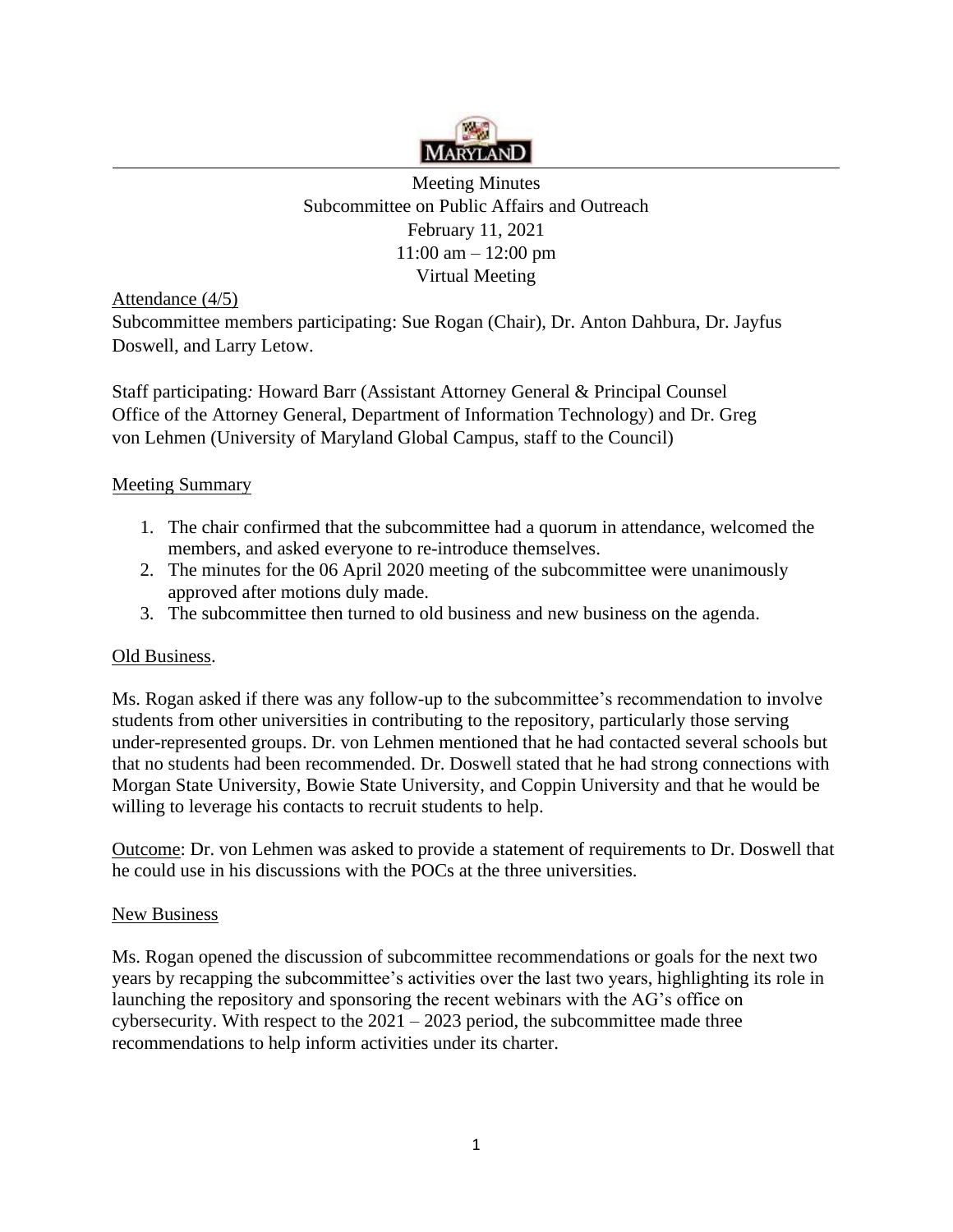## Outcome

 cybersecurity and benchmark the data from year to year. I) Benchmarking: to consult existing studies on perceptions and awareness of

 This goal was suggested by Dr. Dahbura who observed that there are national surveys general public. that could be consulted, including those focusing on small business as well as the

II) State Surveys: to conduct a Maryland specific survey that could validate national studies for Maryland constituencies.

Mr. Letow observed that beyond reviewing and benchmarking national studies there could be a variety of channels for gathering data on Maryland constituencies. These might include piggybacking on field hearings held by US senators and congressman or partnering with organizations formed around particular constituencies. Ms. Rogan stated that MD CASH might be willing to participate and noted the Maryland Consumer Rights Coalition as another possibility. Mr. Letow suggested the chambers of commerce. Dr. Doswell indicated that he would be willing to advise on format, emphasizing the importance of brevity to response rates and the use of the Likertscaled questions.

III) Communication: to target outreach informed by the findings that emerge from national and Maryland-specific surveys.

Ms. Rogan indicated that MD CASH would be pleased to continue sponsoring webinars. Dr. Dahbura suggested that a speaker's bureau could support the webinars and stated that he could identify individuals to participate. Dr. Doswell asked if the Maryland-specific surveys could include questions about preferred format. He noted that the trend generally is toward shorter, specific, easily consumable information delivered on platforms that are part of people's everyday lives, like Instagram, Twitter, and Tiktok.

Dr. Doswell observed that the concept of citizen cybersecurity could be extended to include the idea of a citizen reserve of qualified individuals to participate in responses to hacks affecting the State. Dr. von Lehmen provided background on the efforts of Senator Lee's subcommittee over the years in this connection and offered to connect Dr. Doswell with her office after the current session.

Dr. Dahbura suggested that each of the goals of the subcommittee should have one or more members responsible for them. Ms. Rogan asked who might be interested in which goals.

Outcome: Dr. Dahbura and Mr. Letow agreed to be responsible for benchmarking and the State communication. Dr. von Lehmen would support these efforts in concert with the members. survey with Dr. Doswell willing to support. Ms. Rogan volunteered to assume responsibility for